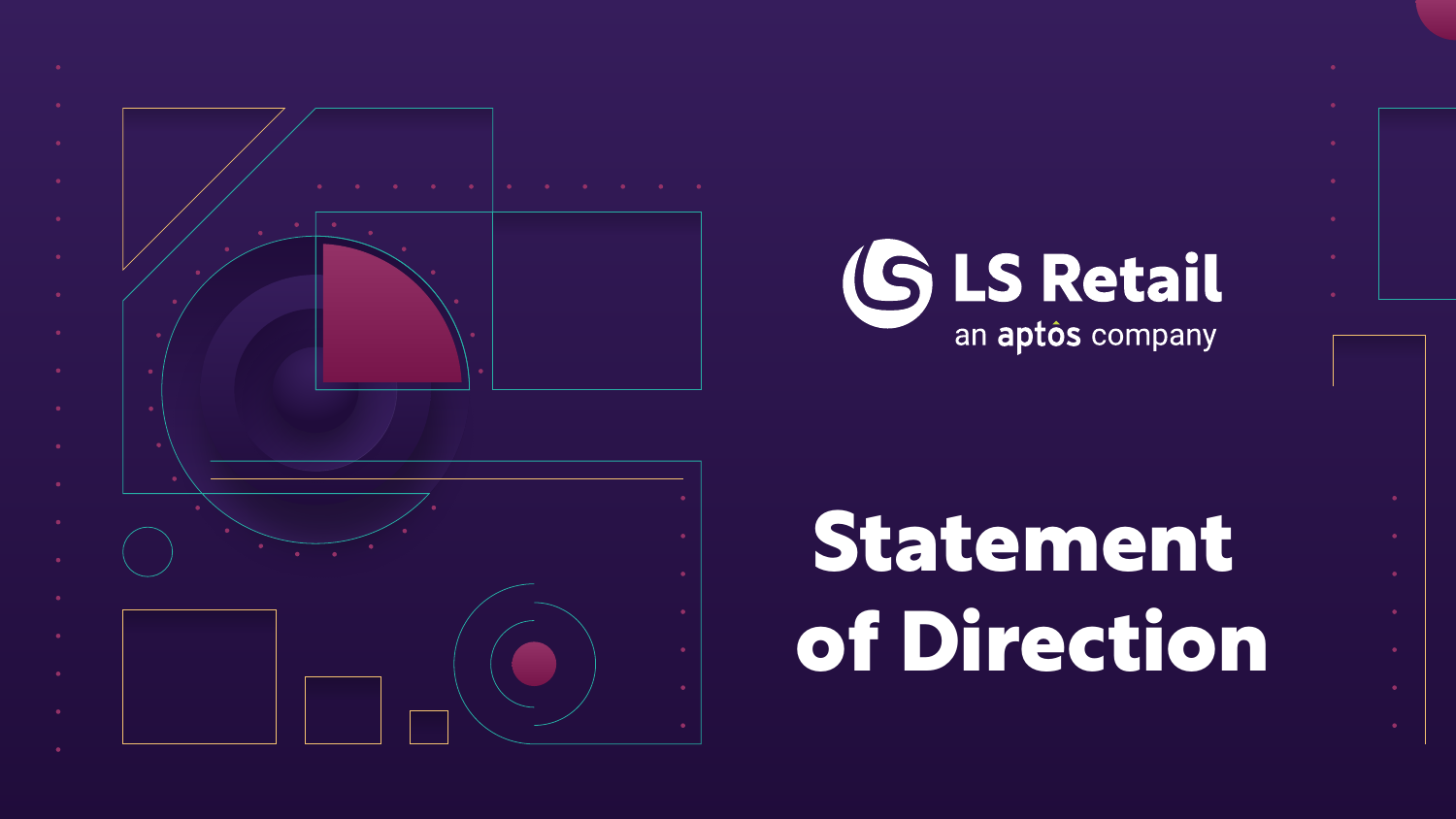## **Our vision for the future**

The future of retail, hospitality and food service is personalized, convenient, and frictionless.

Tomorrow, the industry leaders will be those who move quickly alongside their customers, and who can deliver the right goods at the exact time and place consumers want them, eliminating all complexity and friction.

The simplest, most effective way to achieve this is with unified commerce infused with intelligence, running in the cloud.



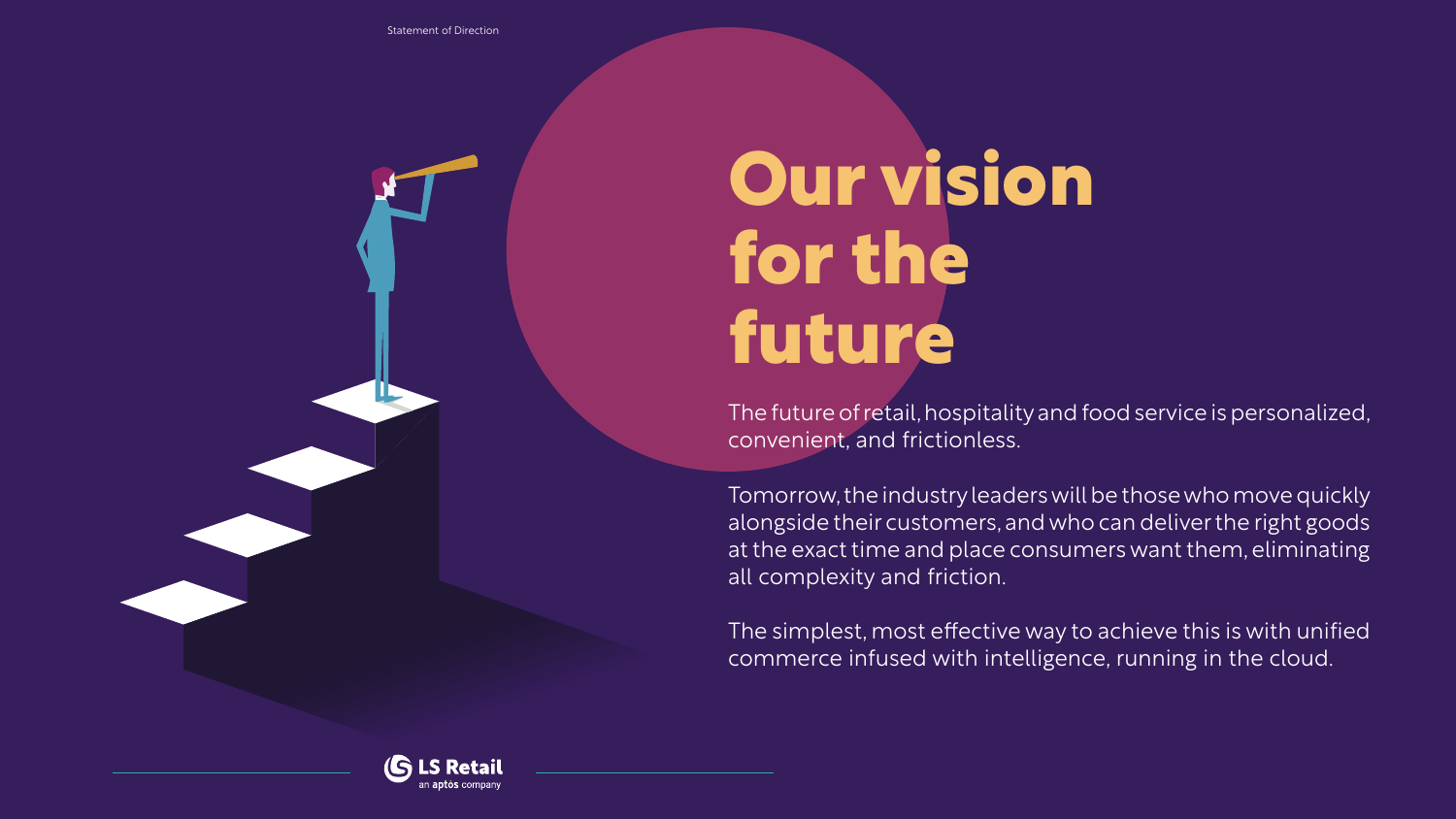### **Key trends**



#### **Here are the main trends we believe will continue to shape the future, changing the way companies do business and use technology:**

**eCommerce** should be a key component in any retailer's strategy. Businesses need a solid integration of all sales channels, so they can be where their customers are, and deliver seamless, consistent experiences across the whole customer journey. To this end, **unified commerce** software will remain a key technological investment for businesses in retail, hospitality, and food service.

The **future of the POS is unattended**. Functionality that has traditionally been part of the POS in the hands of a sales associate will move to the customer's device. We can already see this trend making waves across industries, from restaurant ordering apps, to online appointment booking, to self-scanning and self-checkout via ScanPayGo apps. As customers increasingly demand autonomy, we will continue

to see a growth in contactless and self-service technologies like **self-ordering, self-checkout, contactless payments and touchless delivery.**

Companies are moving away from general and custom-built IT solutions, opting instead for **industry-specific, verticalized systems.** 

**Data remains one of the greatest assets for businesses**, especially as supply chain challenges become more frequent, and sales patterns continue to shift quickly and unpredictably. Affordable advanced machine learning and analytics technology running in the cloud is empowering more companies to use their data to optimize operations, understand their customers, and stay on top of fast-changing trends.

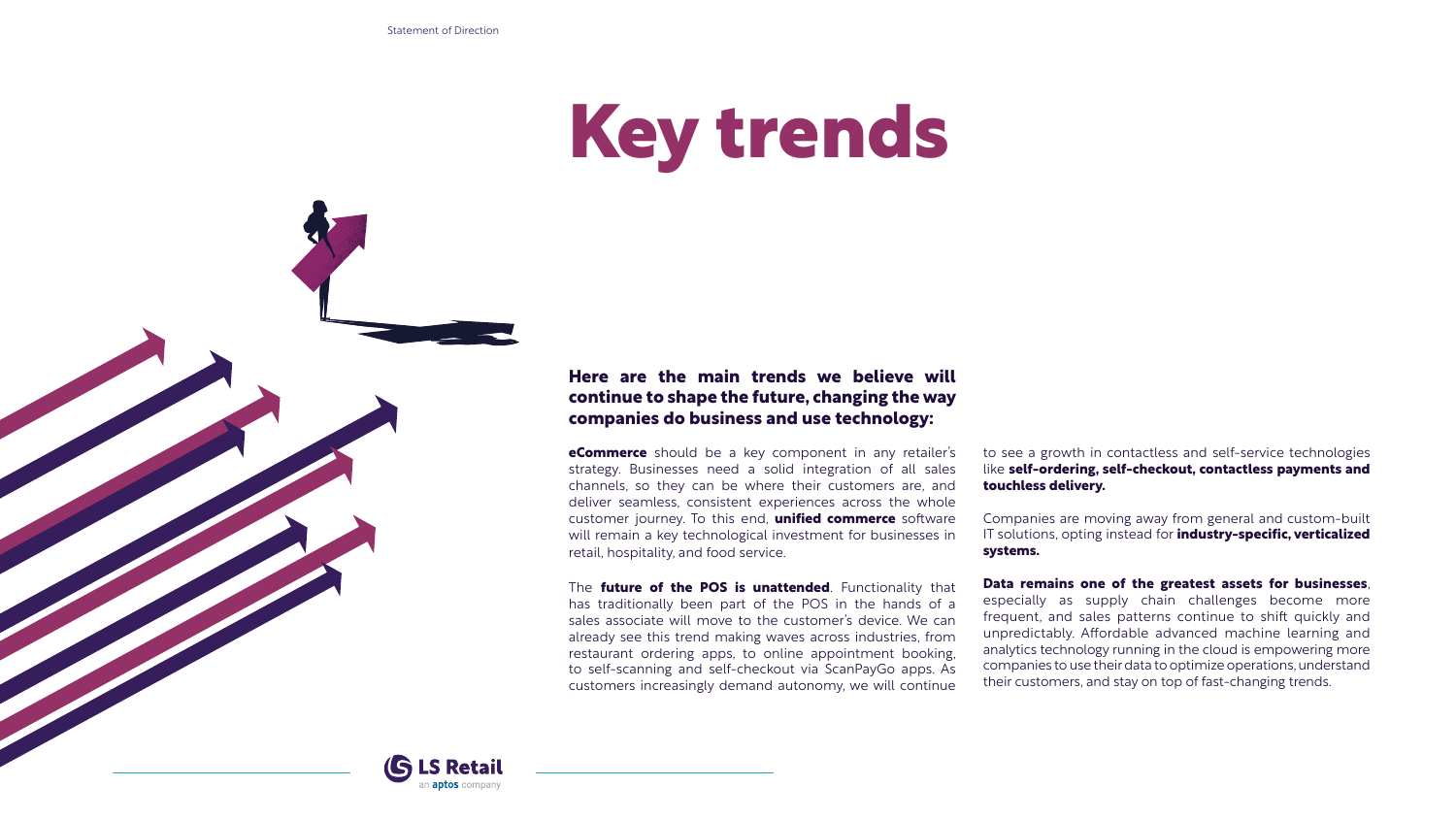#### Personalized interactions

Consumers increasingly value **personalized experiences and communications.**

By tracking in the same system all contacts with a customer across different touchpoints, unified commerce software enables companies to **recognize their customers as individuals**. Once they know their customers' habits, preferences and past purchases, businesses can speak to them in a personalized way, make meaningful product recommendations, and build engagement, in person and online.

For example, a hotel could recognize a returning guest and make them feel welcome with a complimentary newspaper in their preferred language, or a special offer for their favorite spa treatment. A retail store could let a loyal customer know that an item on their online wish list is on sale.

#### Experiences across industry lines

Unified commerce software with multi-industry functionality enables companies to **manage multiple functions, for example retail, catering, ticketing, and accommodation, with the same technology**. Using one management system across the whole company enables businesses to

- 
- 
- Cut costs
- Simplify the IT stack and reduce time spent on managing it
- Train employees faster and move them across positions
- Have greater brand consistency
- Accelerate speed of execution, as it reduces the need to integrate new software
- Expand to new industries and concepts.

Consumer **shopping journeys move across online and offline touchpoints**. Today, the most successful businesses consider their physical retail and eCommerce as one.

To offer a seamless omni-channel experience to customers, and to get a single view of their business and customers, retail, hospitality, and food service businesses need **unified commerce** software. Unified commerce is a **centralized platform that unifies all data and channels**, and connects them in real time. It is the future of business. Companies get a complete view of their entire operation and of every instance their customers interact with them, and can make decisions based on information that is timely, complete, and reliable.



## **Unified commerce**

#### Above and beyond omni-channel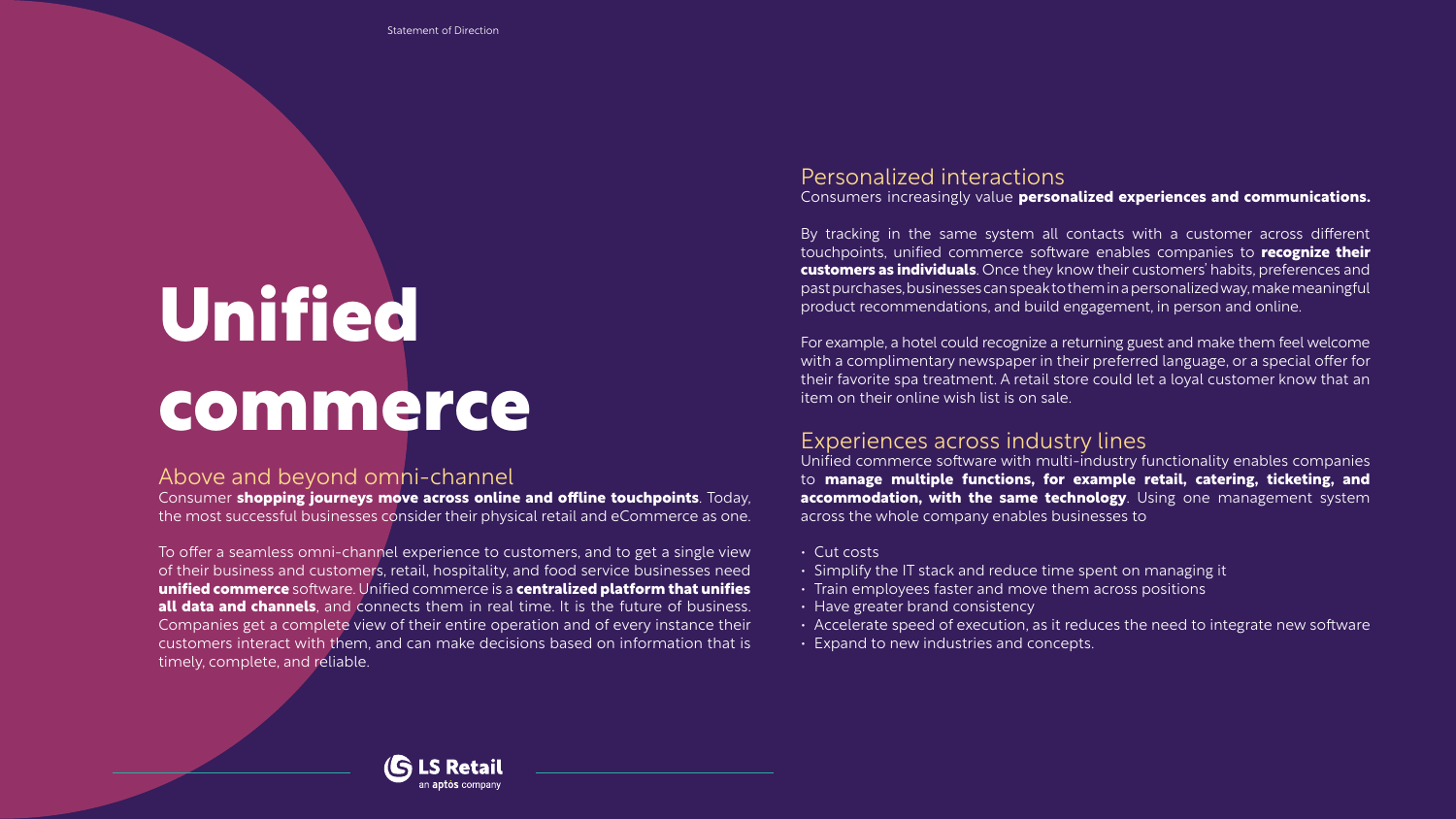### Analytics and machine learning

Businesses no longer need to rely on spreadsheet analysis to make critical business decisions. **With advanced analytics and machine learning tools available in the cloud**, businesses of all sizes can now tap into big data and dig into how to best serve customers at an affordable price, and with very limited complexity and implementation time. **Cloud-based business intelligence** (BI) solutions present information via intuitive dashboards and reports, helping businesses quickly uncover insights and see opportunities, without needing a data scientist or analytics expert.

#### **This intelligence will drive the future**, enabling businesses to

- Transform disconnected data into **actionable information**
- Know who to target with **marketing** actions and how to engage with every customer
- Support **logistics and operations** with forecasts of what to keep in stock, where and when
- Help **customers** feel valued and recognized as they navigate the physical and digital worlds

#### Planning, supply chain transparency and operations Many business forecasts fail because they are based on data that is full of gaps and not real-time.

#### But the future is **real time and intelligent**.

By investing in unified commerce platforms, retail, food service and hospitality businesses can break down the siloes between channels and gain a clear, single view of their inventory online, in-store, and in the warehouse. With this complete overview, companies can redistribute stock quickly to avoid out-of-stock scenarios, optimize their operations, and adapt quickly to changing situations. Once their data is organized in a single database, businesses can run it through **business intelligence and advanced analytics** tools in the cloud, **and build demand forecasts and plan sales and distribution strategies** based on current, complete data.











# **Intelligent retail**

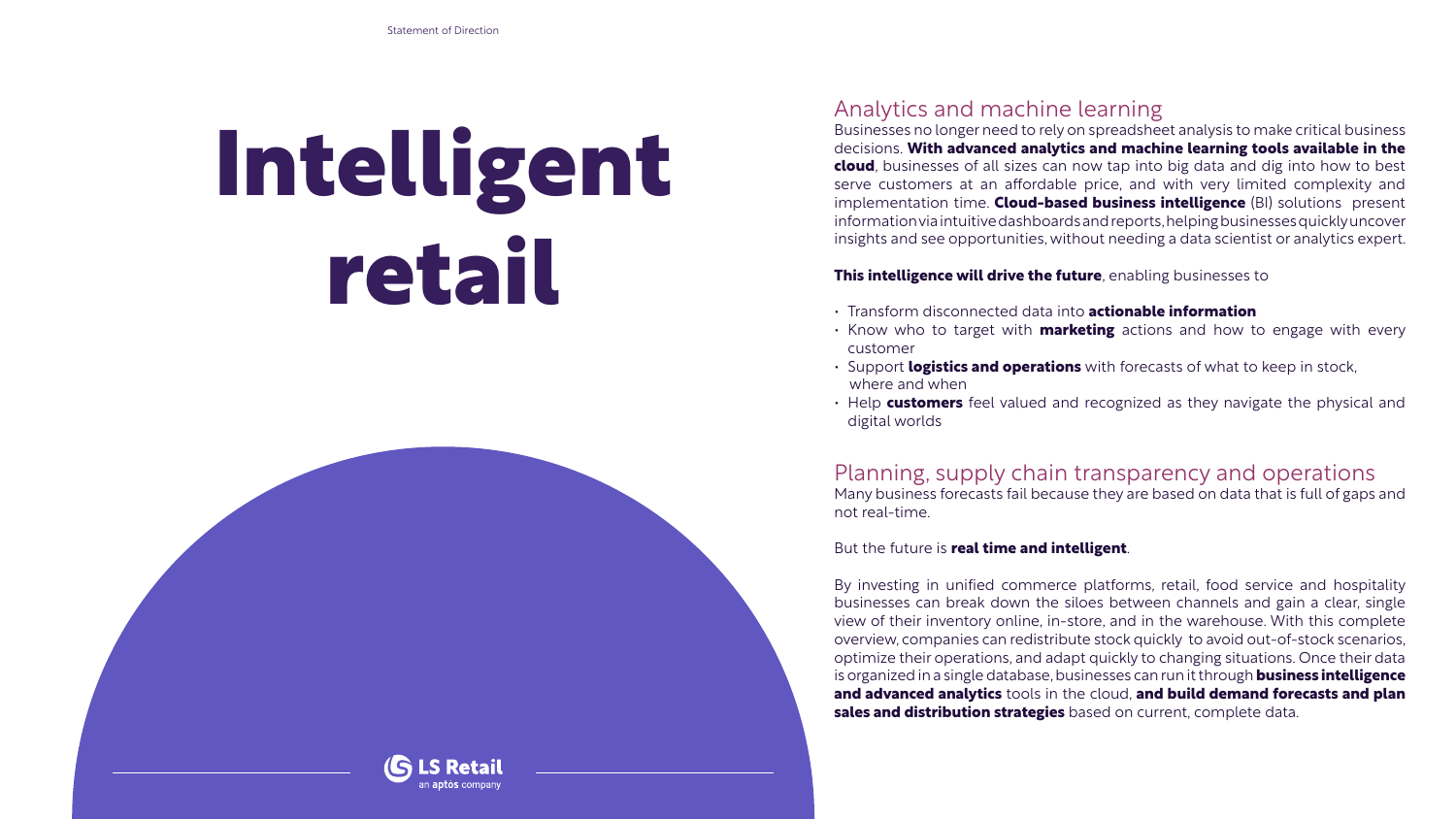#### Verticalized, industry-specific solutions

Today, many businesses are losing efficiency due to an IT setup made of multiple, disjointed legacy systems. These software solutions often have no underlying vision or future roadmap, and become outdated shortly after implementation.

But fast-changing consumer habits require speed of action, and technology that supports rapid decision-making. General and custom-built IT solutions are likely to become a thing of the past. Companies are starting to realize that the only way to keep up with rapid change is to choose **industry-specific software solutions** that:

- Don't require costly **integrations**
- Include all the **industry capabilities** that businesses need out of the box
- Can be easily **maintained, updated and expanded**
- Are developed by **experts who know the industry** and understand its challenges
- Have a **clear roadmap**, with constant maintenance and development of the platform.

#### Point of Sale (POS)

#### **The POS of tomorrow is a point of service that runs on many different types of devices, including kiosks, self-service machines and the customers' own phones**, and which supports contactless, personalized (self-)service.

As consumers demand autonomy and service on their own terms, tomorrow's POS will be multi-functional, enabling customers to look up product information, order products from other locations, see recommendations based on personal preferences and shopping history, book appointments, and check out and pay.







### Cloud and hybrid cloud

The cloud has established itself as the most valuable technology to

- Reduce **hardware expenses**
- Simplify **upgrades** and shorten upgrade cycles
- Speed up **innovation**
- Support **remote work**
- Move at the pace of **consumer demand**.

We believe that **the cloud is an opportunity that businesses cannot and should not miss**.

Moving to the cloud is a **necessary, urgent step**. At the same time, not all businesses are ready for this shift. That's why we also empower companies to go hybrid, and **keep some core elements of their IT in house**, if they choose so. The **LS Retail hybrid cloud approach** sees applications distributed across companies' own data centers and our cloud platform. We leave businesses the option to **consume the cloud on their terms**: they can for example choose to retain confidential transactional data in their own data center, or to run the POS offline. At the same time, they can also spin up a data warehouse in the cloud to take advantage of our cloudbased analytics tools.



Statement of Direction

# **Intelligent retail**